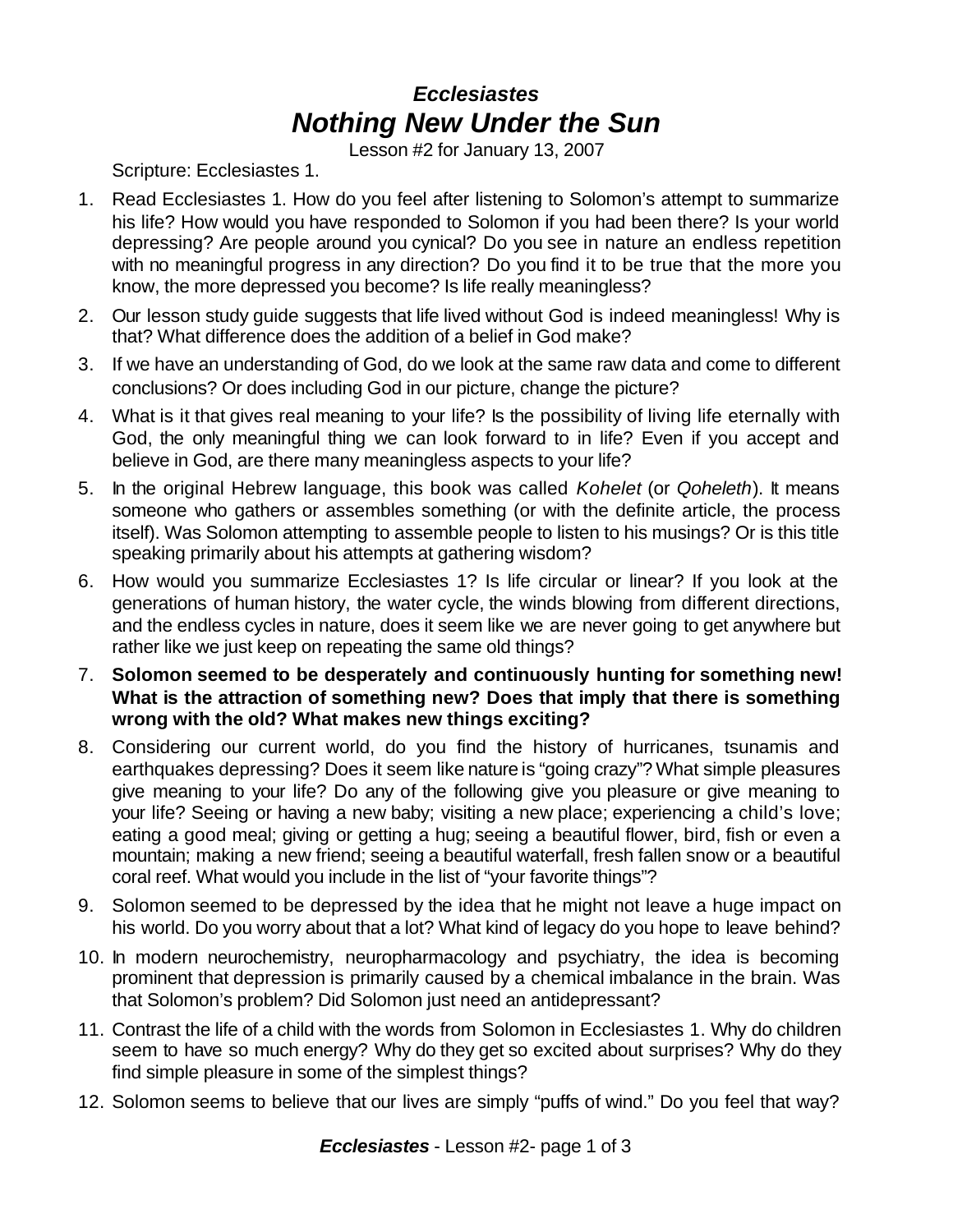- 13. At the end of every day, do you feel like you have accomplished something of importance? Is sleeping the best part of your day?
- 14. Read Matthew 6:19,20 and Mark 8:36. What do these famous texts tell us about how life should be lived?
- 15. What is the most important thing in your life? For what do you live? Is it your job, your family, pleasure, sex, money or a good retirement? What are the great motivators in our world? What motivators are good for Christians?
- 16. Why is all the depressing language of Ecclesiastes recorded? Is it for our benefit?
- 17. What do you think Solomon implied by the use of the very common expression "under the sun"?
- 18. Again read Ecclesiastes 1: 4-11. How many of these statements are even true? Could something that is not true be inspired? Would these statements qualify as "natural theology"? In what legitimate ways does nature speak to us about God?
- 19. To what do evolutionists and atheists have to look forward? Do we learn the following lessons from nature? Might makes right. The end justifies the means. Survival of the fittest.
- 20. What do you think Solomon had in mind when he said there is "nothing new under the sun"? Are there ever two sunrises or two sunsets that are exactly the same? Theoretically, if there were two sunsets that looked exactly the same–but were still beautiful–would it be a waste of time to look at both of them? What about the beauties in nature such as birds, fish, animals, even children? Are there any two that are exactly the same?
- 21. With all these beautiful things to look at in the world around us, could it be true that "God has laid a miserable fate on us"? (Ecclesiastes 1:13b, *GNB*)
- 22. If the crooked can never be made straight, are we wasting our time in trying to practice orthodontics and orthopedics? (Eccl. 1:15)
- 23. What do you think Solomon means in Ecclesiastes 1:18, suggesting that wisdom and knowledge lead to worries and hurt?
- 24. **Had Solomon been defeated in trying to answer the great existential questions? Where did we come from? Why are we here? Where do we go after we die? What is the purpose of life?**
- 25. In contrast to the general tone of Ecclesiastes, read 1 Corinthians 15:26, 51-55; Hebrews 2:14; Revelation 21:4. These verses suggest that eventually death will be destroyed, that the righteous will be resurrected and that the devil will be thrown into the lake of fire. There will be no more aging or death. Doesn't that sound like a change for the better?
- 26. One of the greatest challenges to human minds has always been the question of death. What happens after we die? Where can we go to try to get answers to these questions? Is Jesus the only one who has been able to break into human history and give us any reliable answers?
- 27. Does the process of justification and forgiveness ever seem endlessly repetitious to you? If we are supposed to forgive 490 times ("seventy times seven"), would that become boring? Does that suggest that ultimately, humans are incapable of overcoming their sins? Even with God's help?
- 28. Is it possible to make real changes in our lives and real progress?